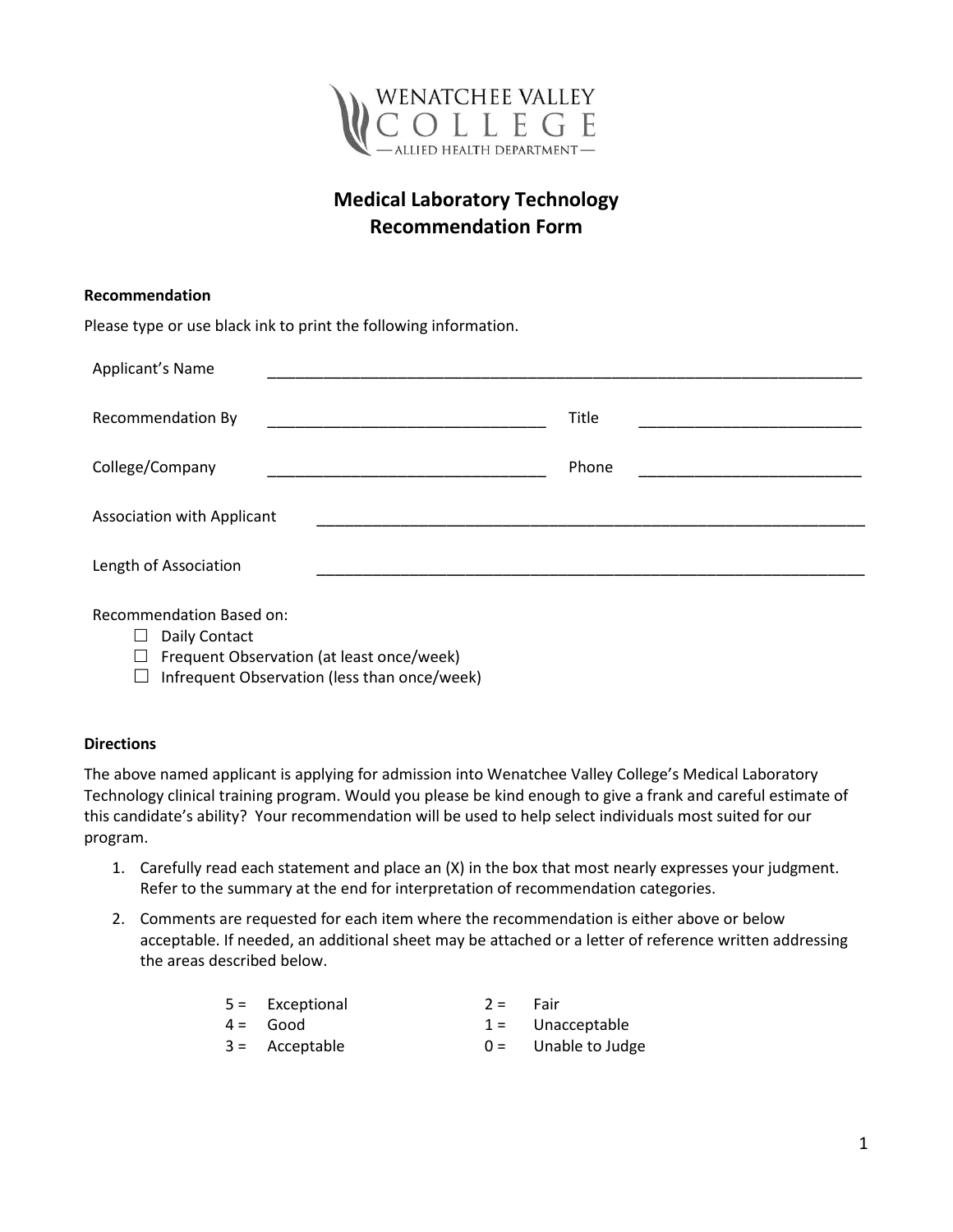| <b>COMMUNICATION</b>                                                               |  |  |  |
|------------------------------------------------------------------------------------|--|--|--|
| Communicates written ideas in an effective, grammatically correct manner.          |  |  |  |
| Interpersonal communication is organized and direct.                               |  |  |  |
| Clarifies misunderstandings when unsure of instructions, information, or feedback. |  |  |  |
| Communicates needs and desires in an appropriate and timely manner.                |  |  |  |

COMMENTS:

| <b>APPLICATION OF KNOWLEDGE</b>                                                  |  |  |  |
|----------------------------------------------------------------------------------|--|--|--|
| Retains new information and displays comprehension by discussion or questions.   |  |  |  |
| Employs sound deductive reasoning in application of knowledge in new situations. |  |  |  |
| Critically evaluates results and reaches valid conclusions.                      |  |  |  |
| COMMENTS:                                                                        |  |  |  |

ORGANIZATION / WORK HABITS 5 4 3 2 1 0 Establishes priorities to meet deadlines. Comes prepared to do assigned tasks. Uses time efficiently and does not waste time. Maintains orderly work area. Uses and maintains equipment / instruments properly. Uses materials and supplies economically. Manipulates laboratory apparatus with confidence and ease.

COMMENTS:

| <b>INTEREST AND MOTIVATION</b>                                                                |  | $\sim$ 1 |  |  |
|-----------------------------------------------------------------------------------------------|--|----------|--|--|
| Exhibits motivation by seeking information and realistically assessing talents and interests. |  |          |  |  |
| Demonstrates curiosity by performing unsolicited work or obtaining additional information.    |  |          |  |  |
| Volunteers to help others when possible.                                                      |  |          |  |  |

COMMENTS:

| <b>ACCOUNTABILITY</b>                                                 |  |  |  |
|-----------------------------------------------------------------------|--|--|--|
| Arrives when expected and begins assigned tasks promptly.             |  |  |  |
| Follows instructions carefully. Does not use unacceptable shortcuts.  |  |  |  |
| Demonstrates perseverance by voluntarily repeating work if indicated. |  |  |  |
| Completes assigned tasks.                                             |  |  |  |
| Rarely absent.                                                        |  |  |  |
| $CONINITNI$                                                           |  |  |  |

COMMENTS: